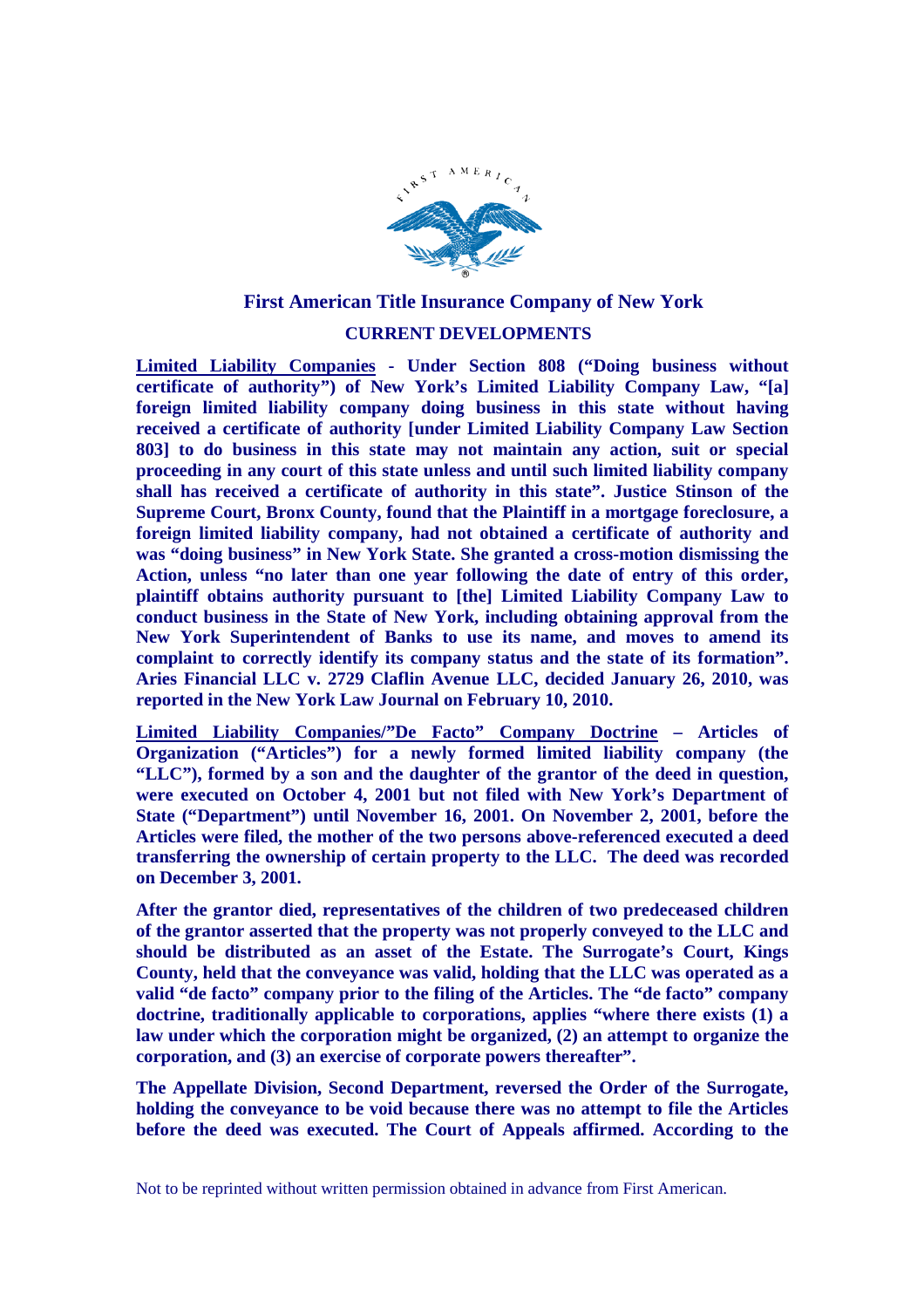**Court, while the de facto corporation doctrine applies to limited liability companies, "the formation of a de facto company requires a 'colorable attempt to comply with the statutes governing incorporation' prior to the exercise of corporate powers, including the filing requirement". In this case, there was no bona fide attempt to file the Articles before the deed was executed. "Because an entity that is neither de facto nor de jure cannot take title to real property [citation omitted], there was no entity in existence capable of receiving title to the real property and the purported conveyance is therefore void". Estate of Hausman, decided December 1, 2009, is reported at 13 N.Y. 3d 408.**

**Mortgage Recording Tax/Cooperative Units - Information has been received that the Governor's draft Budget Bill includes a provision for the imposition of mortgage recording tax on the filing of a financing statement against a cooperative unit. The security interest evidenced by a filed financing statement would not be enforceable without payment of the tax. If included in the final enacted Budget Bill this change would take effect on the first day of the third month after it shall have become law and shall apply to financing statements filed on or after that date.**

**Mortgage Recording Tax/New York State Transfer Tax – New York State's Department of Taxation and Finance has announced that the interest rate to be charged for the period April 1, 2010 – June 30, 2010 on late payments and assessments of mortgage recording tax and the State's Real Estate Transfer Tax will be 8% per annum, compounded daily. The interest rate to be paid on refunds of those taxes will be 3% per annum, compounded daily. The interest rates are published at http://www.tax.state.ny.us/taxnews/int\_curr.htm.**

**Mortgage Recording Tax/Westchester County – Responding to a request from the Office of the Westchester County Clerk, the Westchester County Attorney's Office issued a Memorandum dated January 15, 2010 stating that the recording in Westchester County of an Assignment of Leases and Rents as security for a loan, when the Assignment does not afford the secured party with a remedy enforceable against the property, is not a mortgage on which the payment of mortgage recording tax is required. The County Clerk requested a ruling when a customer attempted to pay mortgage recording tax on submitting for recording an Assignment of Leases and Rents; the County Clerk's computer system is not set up to collect mortgage recording tax on recording of an assignment of leases and rents. The Memorandum does not indicate that the State's Department of Taxation and Finance was consulted.**

**New York State "Additional Tax" ("Mansion Tax") – New York State's Department of Taxation and Finance's Publication 577 (2/10), "FAQs Regarding the Additional Tax on Transfers of Residential Real Property for \$1 Million or More", is posted at http://www.tax.state.ny.us/pdf/publications/real\_estate/pub577.pdf.**

**Recording Act – The lien of a money judgment obtained June 30, 1998 and docketed October 19, 1999 in the office of the Richmond County Clerk expired on June 30, 2008 and was extended nunc pro tunc as of September 30, 2008. On January 27,**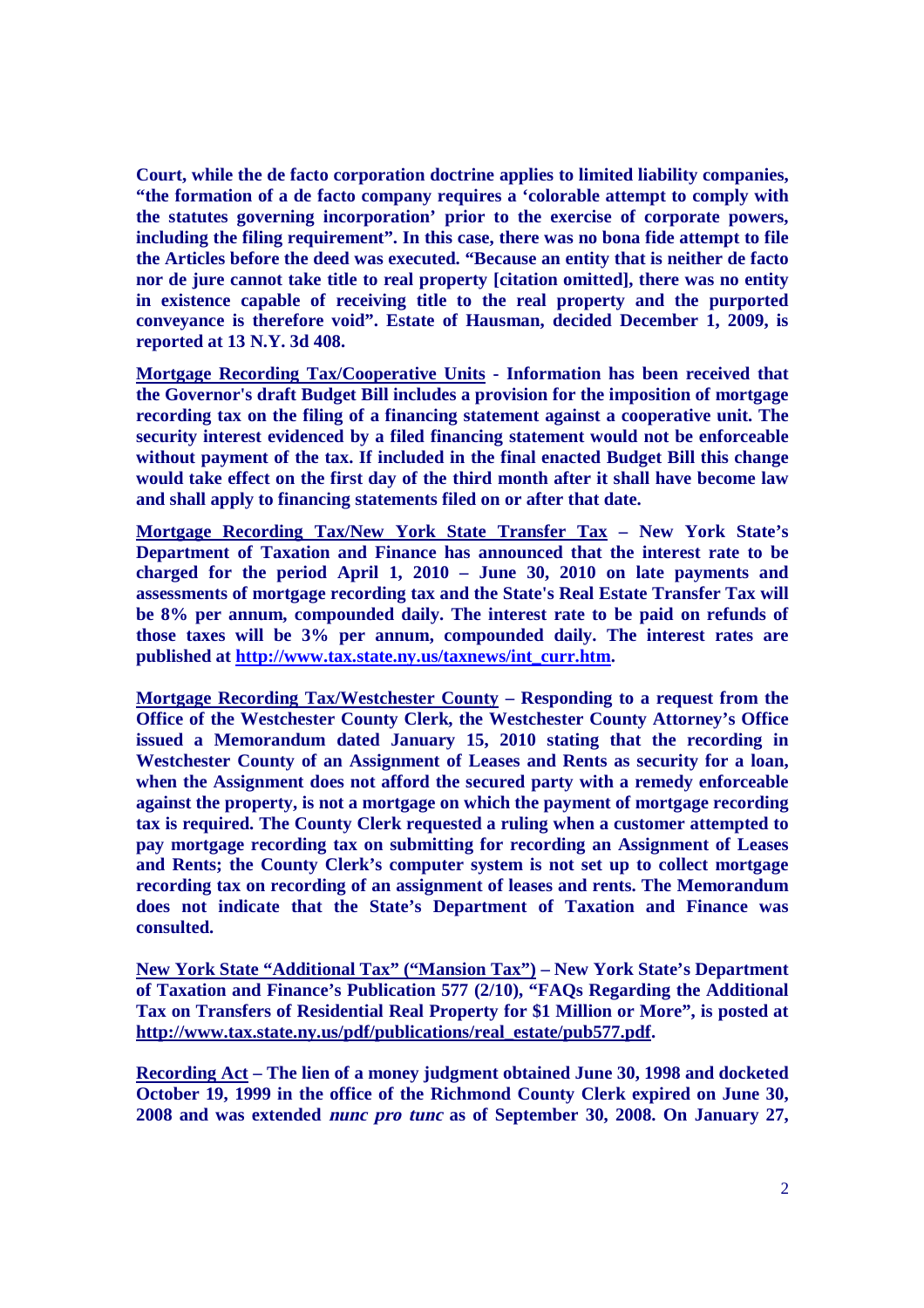**2004 the mortgage being foreclosed was recorded; proceeds of the mortgage were applied, in part, to pay off a prior mortgage recorded September 22, 1998. The foreclosing lender, the assignee of the mortgage, moved for a Judgment of Foreclosure and Sale and a declaration that its mortgage had priority over the money judgment because the judgment had expired. It asserted, in the alternative, that it should be equitably subrogated to rights arising under the mortgage which was satisfied with proceeds of its loan.**

**The Supreme Court, Richmond County, held that the lien of the money judgment was superior to the lien of the mortgage. Although not an exception in its title policy, the original holder of the mortgage had notice of the money judgment when the mortgage was executed, and "[t]he plaintiff [the assignee of the mortgage] has not shown any change in its position to its detriment as a result of [Defendant's] failure to timely move for a renewal lien". The Court noted that whether or not the renewal judgment was granted nunc pro tunc relief was of no consequence since "[a] renewal lien relates back to its initial docketing, and is a continuation of the original lien which in this case was docketed on June 30, 1998". Deutsche Bank National Trust Company, as trustee v. Gonzalez, decided January 29, 2010, is reported at 26 Misc. 3d 1219(A) and 2010 WL 424033.**

**Title Insurance/Creditors' Rights - The Board of Governors of the American Land Title Association ("ALTA") has voted to withdraw its ALTA Form 21 Endorsement (the "Creditors' Rights" Endorsement) from use effective as of March 8, 2010. The California Land Title Association has also decertified its version of the ALTA 21 Endorsement. Filed Creditors' Rights endorsements have been withdrawn in Pennsylvania and New Jersey and withdrawal of the endorsements is being considered in a number of other states. A creditors' rights endorsement has not been available in New York, New Mexico and Texas. First American and a number of other title insurers have announced that they will no longer afford creditors' rights coverage outside of the coverage expressly afforded within the Covered Risks of the 2006 ALTA Policies.**

**The 2006 ALTA Policies insure, in the Owner's Policy, against loss or damage sustained or incurred by the Insured by reason of "title being vested other than as stated in Schedule A or being defective" and, in the Loan Policy, against "(t)he invalidity, unenforceability, lack of priority, or avoidance of the lien of the Insured Mortgage upon the title,**

**(a) as a result of [resulting from] the avoidance in whole or in part, or from a court order providing an alternative remedy, of any transfer of all or any part of the title to or any interest in the Land occurring prior to the transaction vesting Title as shown in Schedule A [creating the lien of the insured mortgage] because that prior transfer constituted a fraudulent or preferential transfer under federal bankruptcy, state insolvency, or other similar creditors' rights laws; or**

**(b) because the instrument of transfer vesting Title as shown in Schedule A [the Insured Mortgage] constitutes a preferential transfer under federal**